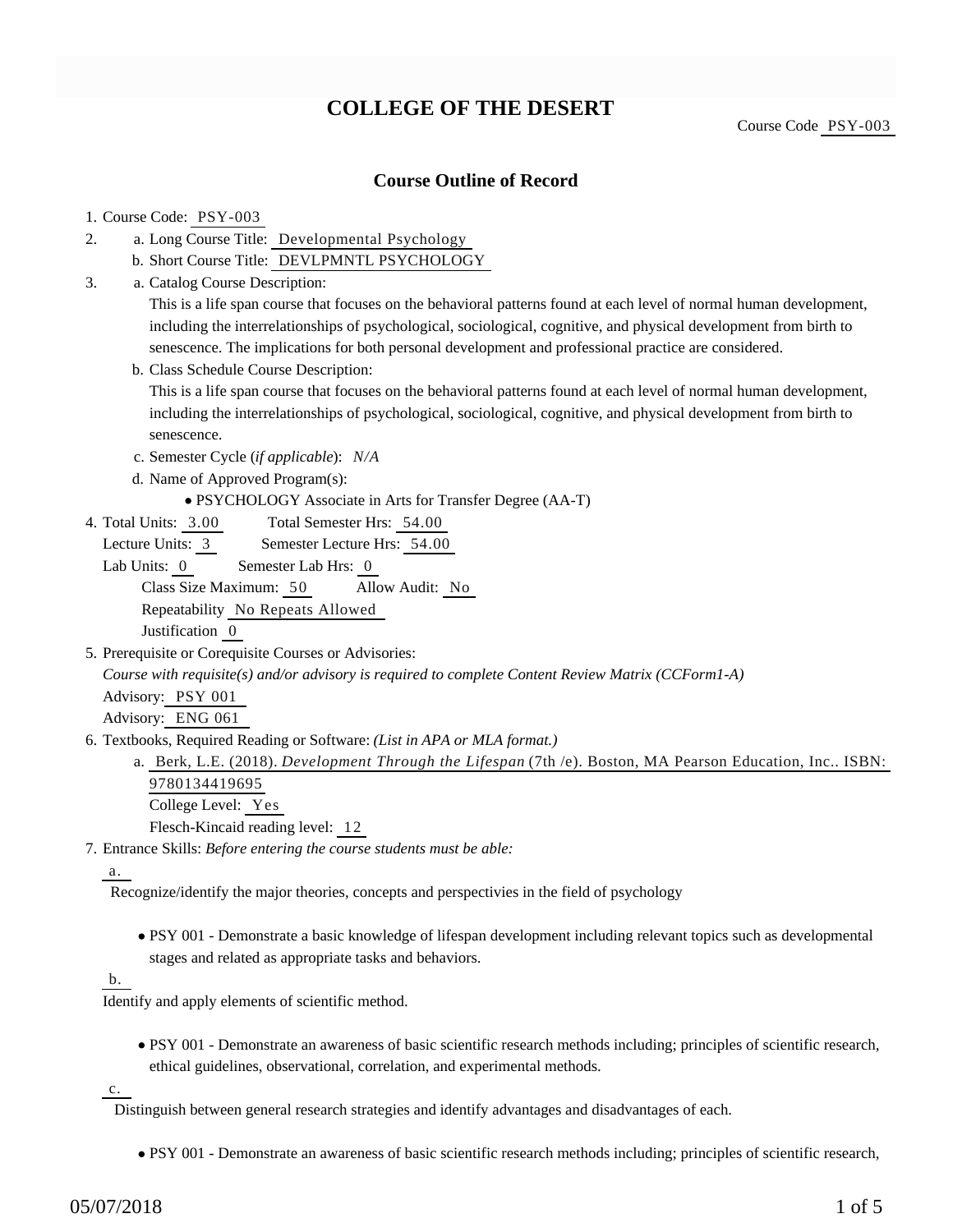ethical guidelines, observational, correlation, and experimental methods.

d.

Synthesize ideas and information from multiple sourcec.

ENG 061 - Demonstrate the ability to think critically and express ideas using various patterns of development.

e.

Form a controlling idea in writing

- ENG 061 Use theses to organize paragraphs into coherent analyses.
- ENG 061 Demonstrate the ability to think critically and express ideas using various patterns of development.

f.

Evaluate and use specific data to support general ideas.

- ENG 061 Use theses to organize paragraphs into coherent analyses.
- ENG 061 Demonstrate the ability to use research skills including library resources such as books, periodicals, electronic databases and online resources such as the internet.
- ENG 061 Demonstrate the ability to read and respond in writing beyond the literal interpretation of the text.
- 8. Course Content and Scope:

Lecture:

- 1. History, theory and research strategies (Theories: Psychodynamic, Behavioral, Social Cognitive, Socicultural, Cognitive, Ethological, Ecological)
- 2. Biological and environmental foundations (Biological:Genes, chromosomes and genetic transmission; Genetic and chromosomal disorders)
- 3. Prenatal development, birth, and the new born baby (Stages of prenatal development and birth (labor)/ Teratogens and effects of environment on prenatal development;Neonatal testing and competencies)
- 4. Physical development in infancy and toddlerhood
- 5. Cognitive development in infancy and toddlerhood
- 6. Emotional and social development infancy and toddlerhood
- 7. Physical and cognitive development in early childhood
- 8. Emotional and social development in early childhood
- 9. Physical and cognitive development in middle childhood
- 10. Emotional and social development in middle childhood
- 11. Physical and cognitive development in adolescence
- 12. Emotional and social development in adolescence
- 13. Physical and cognitive development in early adulthood
- 14. Emotional and social development in early adulthood
- 15. Physical and cognitive development in middle adulthood
- 16. Emotional and social development in middle adulthood
- 17. Physical and cognitive development in late adulthood
- 18. Emotional and social development in late adulthood
- 19. Death, dying and bereavement?

Lab: *(if the "Lab Hours" is greater than zero this is required)*

9. Course Student Learning Outcomes:

1.

Recognize, compare and contrast the major theories and themes in human development and behavior.

2. Demonstrate knowledge of major physical, cognitive, emotional, and social developmental tasks and stages across the life span.

3. Identify and appreciate major physical, environmental, and cultural influences on cognitive, emotional, and social developmental processes.

4. Recognize major changes and challenges across the life span.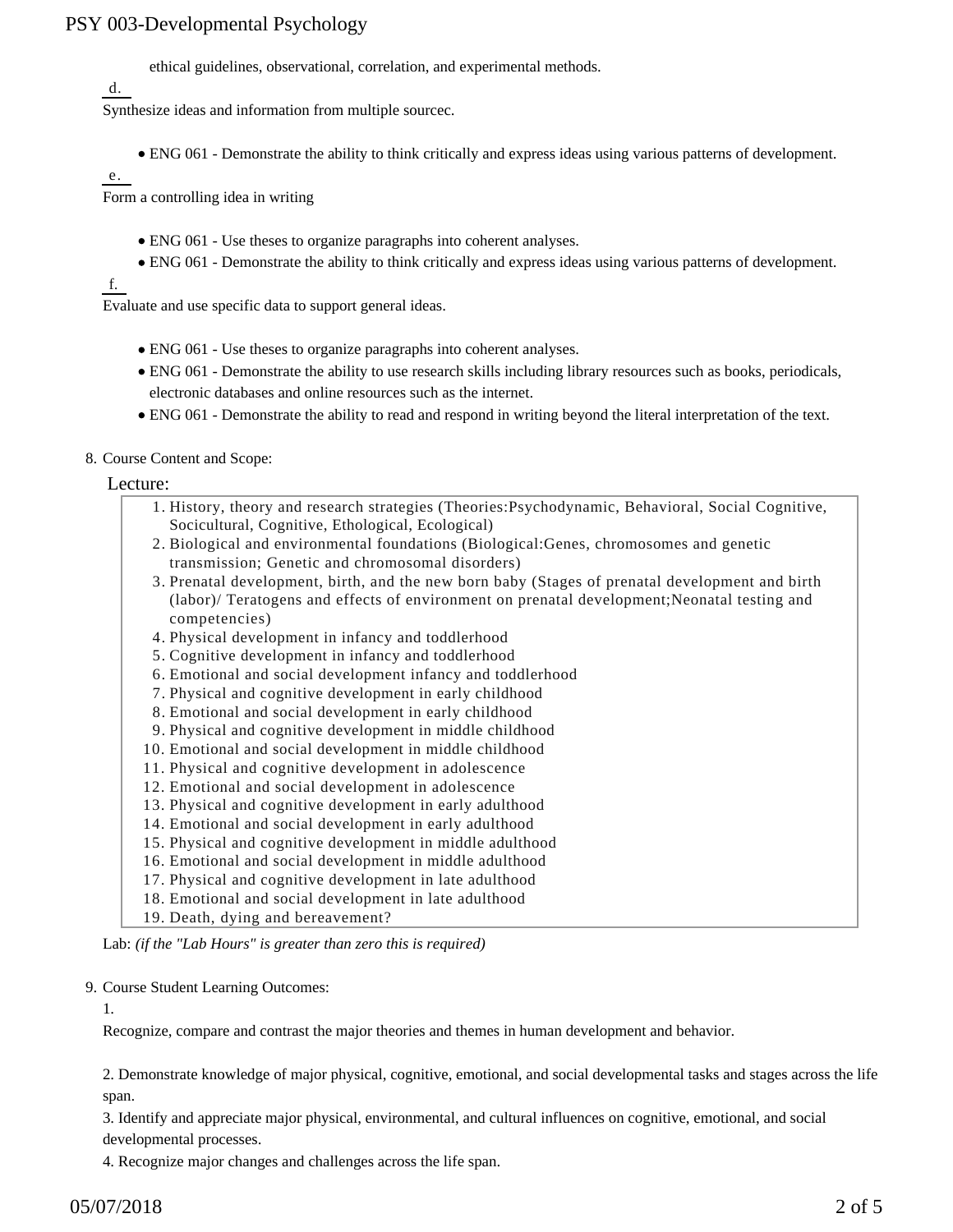5. Recognize and appreciate physiological and psychological experiences and challenges in diverse populations.

6.

Identify and describe the techniques and methods used by developmental psychologists to study human development.

7.

Analyze elements of a scientific approach to understanding human development in a biopsychosocial context.

10. Course Objectives: Upon completion of this course, students will be able to:

a. Analyze and describe the variation and consistency of the developmental stages of normal growth in the human person.

b. Recognize, apply and critically evaluate the relevance of theoretical concepts and their relationships to empirical research. c. Identify, analyze and describe the physiological developmental stages and their correlation in areas of emotional, cognitive, intellectual and moral development .

d. Identify, articulate and critically assess the ethical dilemmas associated with life span socialization and professional behavior.

e. Analyze the changing nature of the support function throughout the life cycle.

f. Identify and apply behavioral criteria defining the life cycle state of development in which a given person belongs.

g. Demonstrate knowledge and ability to work with persons in the transitional stages as well as the discrete stages in the human life span.

h. Identify and critically evaluate developmental hypotheses.

i. Articulate orally and in written form a broad perspective concerning the cultural continuity of a society and the function of socialization in supporting this continuity.

j. Describe the importance of respecting human life regardless of its developmental stage.

k. Identify the ethical dilemmas related to professionalism and authority and to be able to articulate and apply alternative means of coping.

11. Methods of Instruction: *(Integration: Elements should validate parallel course outline elements)* 

a. Collaborative/Team

b. Discussion

c. Lecture

- d. Participation
- e. Self-exploration

12. Assignments: (List samples of specific activities/assignments students are expected to complete both in and outside of class.) In Class Hours: 54.00

Outside Class Hours: 108.00

a. In-class Assignments

a. Attend lectures by instructor and occasional guest speakers, including the taking of detailed notes thereon. b. Viewing of films and slide programs, including the taking of notes thereon. c. Listening to sound recordings and taking notes thereon. d. Special reports by students, in panel or singly. e. Participation in class research projects involving the collection, compilation and interpretation of data, including the composition of written or oral reports. f. Examinations of various types, such as essay and multiple choice.

- b. Out-of-class Assignments
	- a. Readings in the textbook and in recommended supplementary literature.
	- b. Write research papers
	- c. Conduct naturalistic observation and write paper about results.
	- d. Reaction paper integrating course concepts.
- 13. Methods of Evaluating Student Progress: The student will demonstrate proficiency by:
	- College level or pre-collegiate essays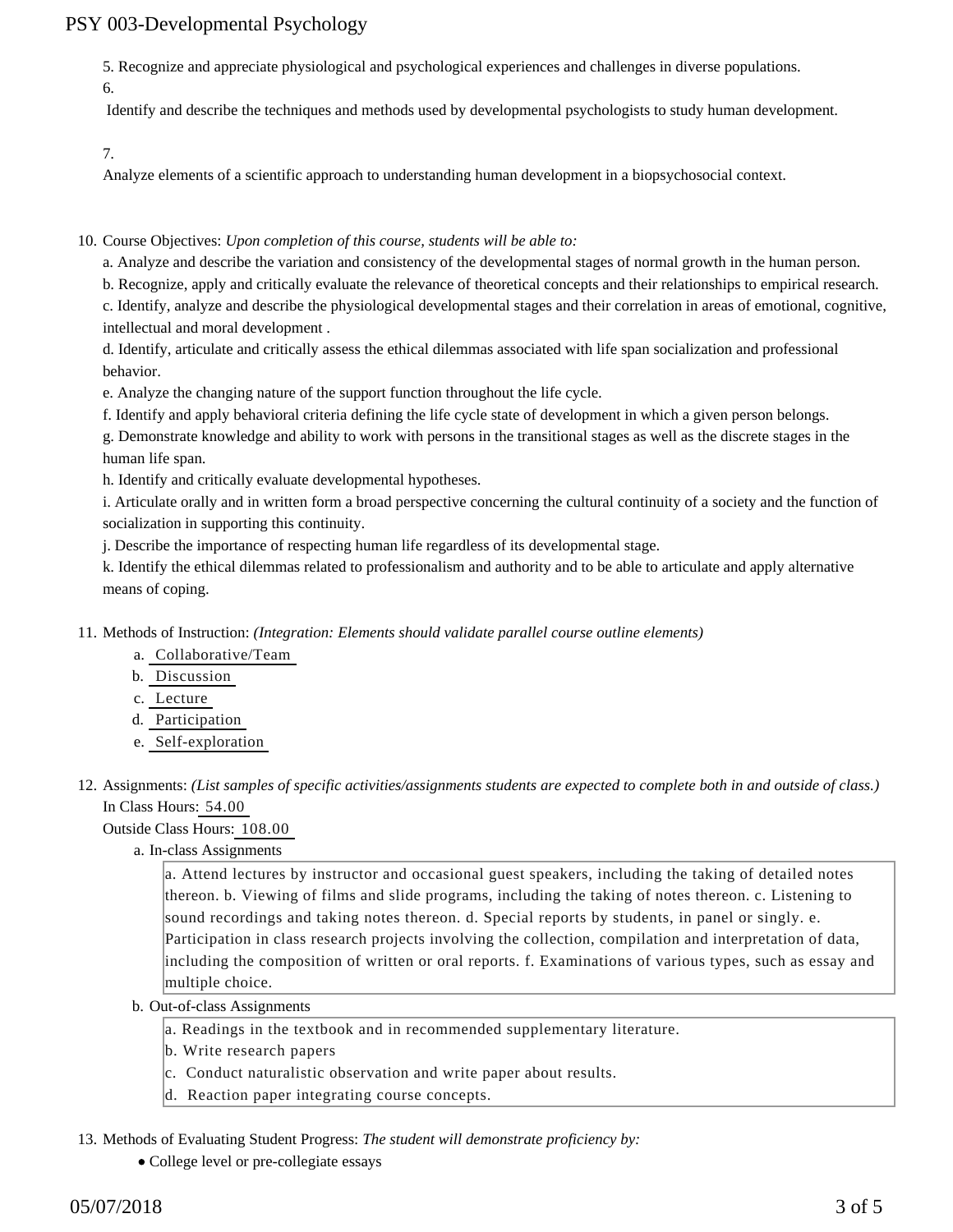- Written homework
- Critiques
- Guided/unguided journals
- Presentations/student demonstration observations
- Group activity participation/observation
- Self/peer assessment and portfolio evaluation
- True/false/multiple choice examinations
- Mid-term and final evaluations
- Student participation/contribution
- 14. Methods of Evaluating: Additional Assessment Information:
- 15. Need/Purpose/Rationale -- All courses must meet one or more CCC missions.

IGETC Area 4: Social and Behavioral Sciences

I: Psychology

- CSU GE Area D: Social, Political, and Economic Institutions and Behavior, Historical D9 - Psychology
- CSU GE Area E: Lifelong Understanding and Self-Development E - Lifelong Understanding and Self-Development
- PO-GE C2 Social and Behavioral Sciences

Identify and analyze key concepts and theories about human and/or societal development.

 Critique generalizations and popular opinion about human behavior and society, distinguishing opinion and values from scientific observations and study.

 Understand and think critically about different cultures (including topics such as race, gender, and class) and their influence on human development or society.

 Examine the biological, psychological, and sociological factors that influence the personalities and behaviors of females and males from a multicultural perspective.

Develop individual responsibility, personal integrity, and respect for diverse people and culture.

PO-GE C5 – Personal Growth and Development

Value learning as a lifelong endeavor designed to enrich one's life.

Exhibit habits of intellectual exploration, personal responsibility, and well being.

Interact with individuals and within groups with integrity and awareness of others' opinions, feelings, and

values.

Participate in teams to make decisions and seek consensus.

 Recognize and value the human body as an integrated organism with systemic functions such as movement, nutrition, growth, reproduction, and aging.

Make informed decisions with self-awareness in practical matters including college and career choices.

IO - Personal and Professional Development

Self-evaluate knowledge, skills, and abilities.

Value diverse cultures and populations.

16. Comparable Transfer Course

| <b>University System</b>                                     | <b>Campus</b>             | <b>Course Number</b> | <b>Course Title</b> | <b>Catalog Year</b> |
|--------------------------------------------------------------|---------------------------|----------------------|---------------------|---------------------|
| 17. Special Materials and/or Equipment Required of Students: |                           |                      |                     |                     |
| 18. Materials Fees:                                          | <b>Required Material?</b> |                      |                     |                     |

**Material or Item Cost Per Unit Total Cost**